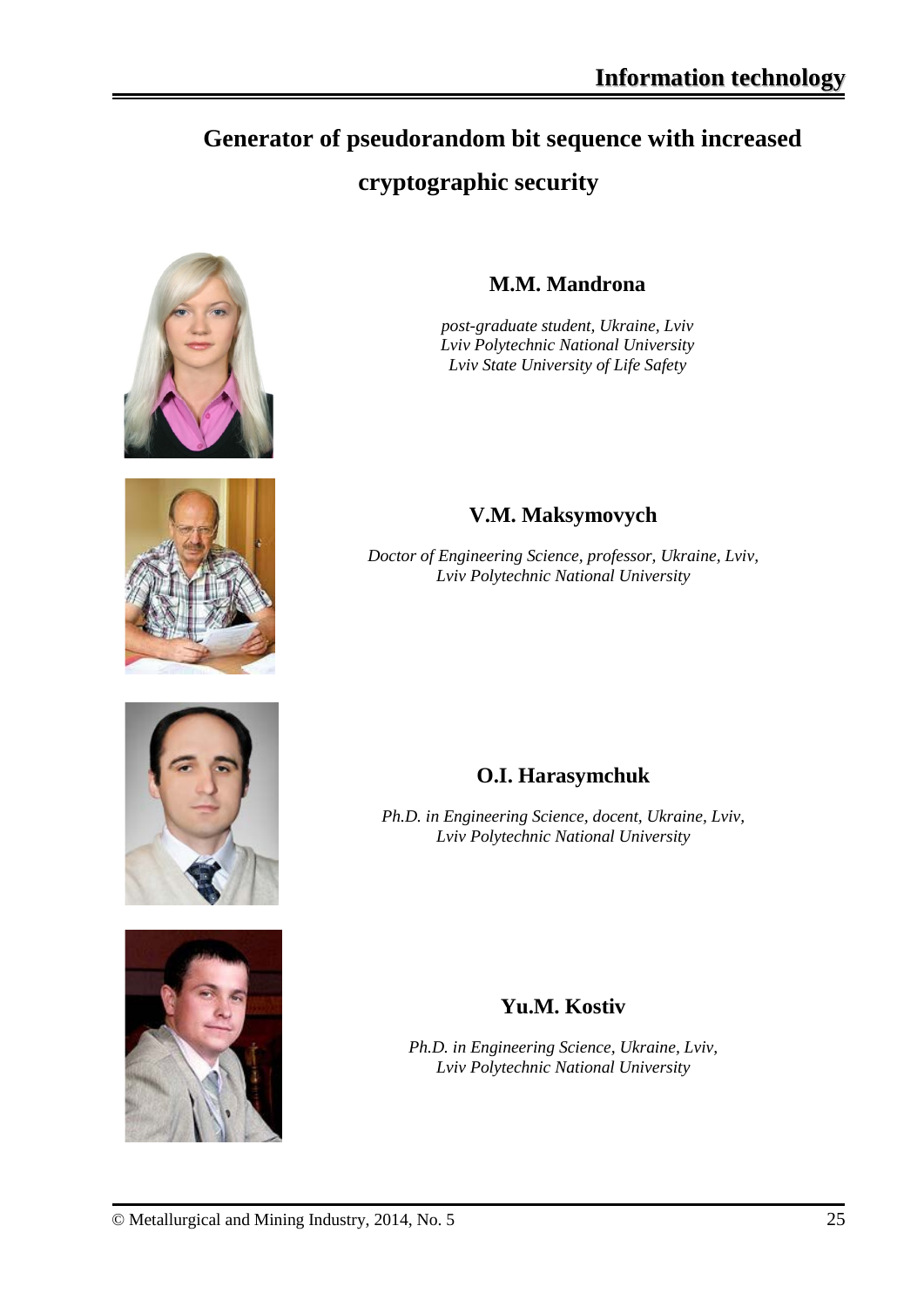#### Abstract

Generator of pseudorandom bit sequence with increased cryptographic security, at the basis of which there is an additive Fibonacci generator, is developed. Analytical expressions for speed and cryptographic security rating of the generator are given. The research results of statistic characteristics of output bit sequence with the help of NIST tests are given.

Key words: GENERATOR OF PSEUDORANDOM BIT SEQUENCE, CRYPTOGRAPHIC SECURITY, OPERATION SPEED, STATISTICAL CHARACTERISTICS.

In conditions of wide usage of computing technology and means of data exchange, there spread the possibilities of its leakage and unauthorized access with criminal purpose. It is necessary to chose reasonably the measures and support tools for data security to prevent crimes or decrease the damage from them. Among such means cryptographic means became a frequent practice, where generators of pseudorandom bit sequence (GPBS) are the integral part in most cases. They are particularly used for key generation, in stream ciphers, during formation of digital signature. GPBS are also frequently used in the sphere of technical information protection for depression of electromagnetic emission, noise pollution, during construction of noise signal generators, scrambler and they are components of protection in mobile communications. So the development of qualitative and reliable GPBS is considered to be one of the most important tasks of modern engineering and theoretical cryptography.

Today there exist a lot of ways of formation of pseudorandom sequences, developed great number of GPBS, which vary by their characteristics, where the main are: cryptographic security, statistical characteristics, operation speed and technologicalness in case of its hardware implementation.

The aim of this work is the development of generator of pseudorandom bit sequence, where on retention of high rates of technologicalness, productiveness and statistic characteristics, which are peculiar to modified additive Fibonacci generators (MAFG) [1-4], there achieved increase of the cryptographic security level.

In the previous work [5] MAFG and the ways for their improvement were considered in a detailed way. Generators of such type are not crypto secure as except initial installations of registers there are no another ways for its providing, which is obviously not sufficient. That is why we tried to increase crypto security of MAFG, having complicated its architecture, adding extra structural elements.

Figure 1 represents the structural scheme of GPBS on the base of MAFG with increased crypto secure and its simplified image with marked block of crypto security increase (BCSI) is shown in the figure 2.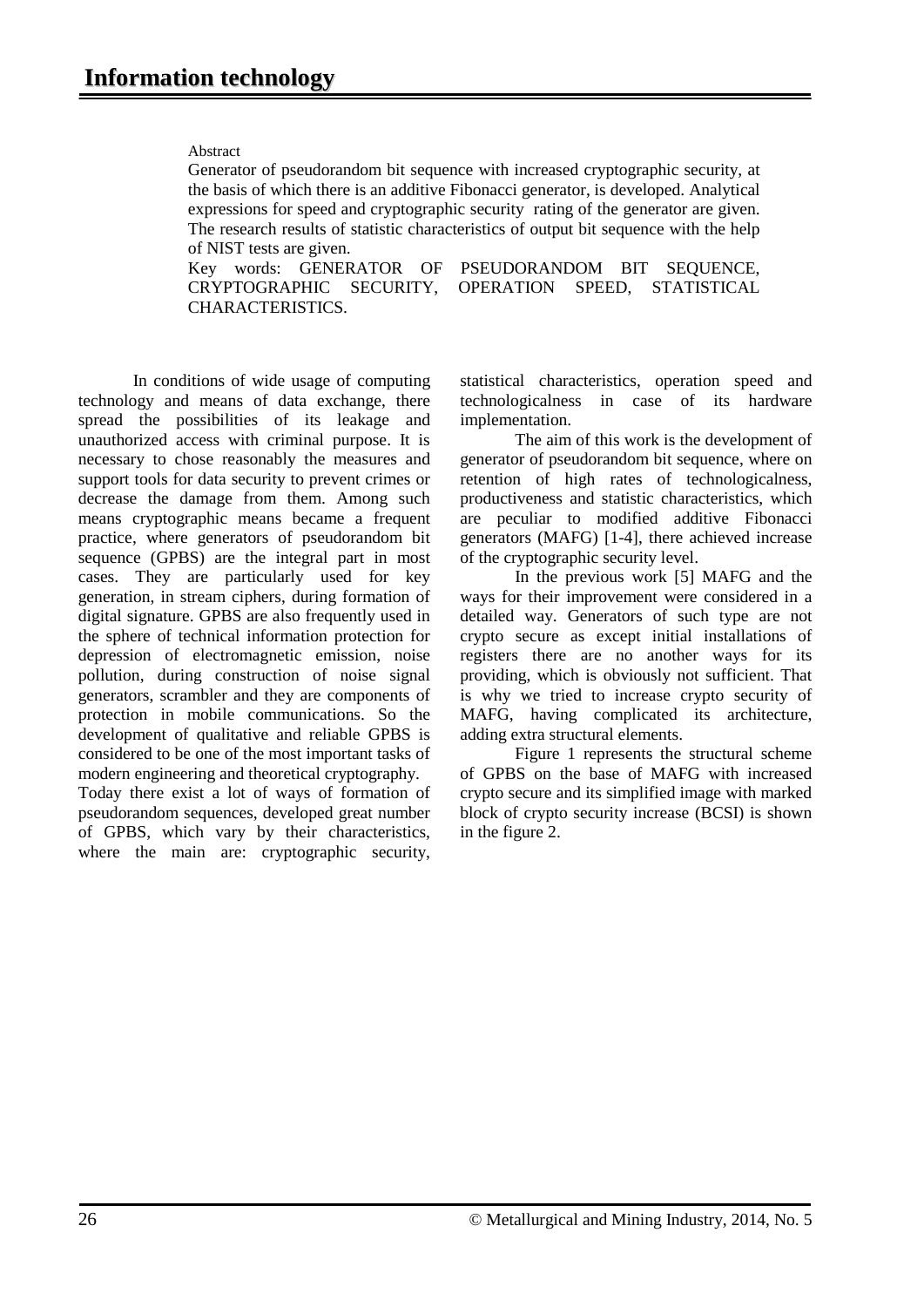

**Figure 1.** Structural scheme of GPBS on the base of MAFG



**Figure 2.** Simplified structural scheme of GPBS on the base of MAFG

Registers R1 – R3, coincidence adder AD, logic scheme LS, blocks of XOR logic elements XOR1 and XOR2, counters C1 and C2 and logic elements AND1 and AND2 are included into the generator. The work of generator is described by the following equations:

 $Q_1(t+1) = F(t)$ ,  $Q_2(t+1) = Q_1(t)$ , (1)  $Q_3(t+1) = Q_2(t)$ ,

where  $Q_1(t)$ ,  $Q_2(t)$ ,  $Q_3(t)$  and  $Q_1(t+1)$ ,  $Q_2(t+1)$ ,  $Q_3(t+1)$ - numbers in registers R1-R3 in the current and next cycles of device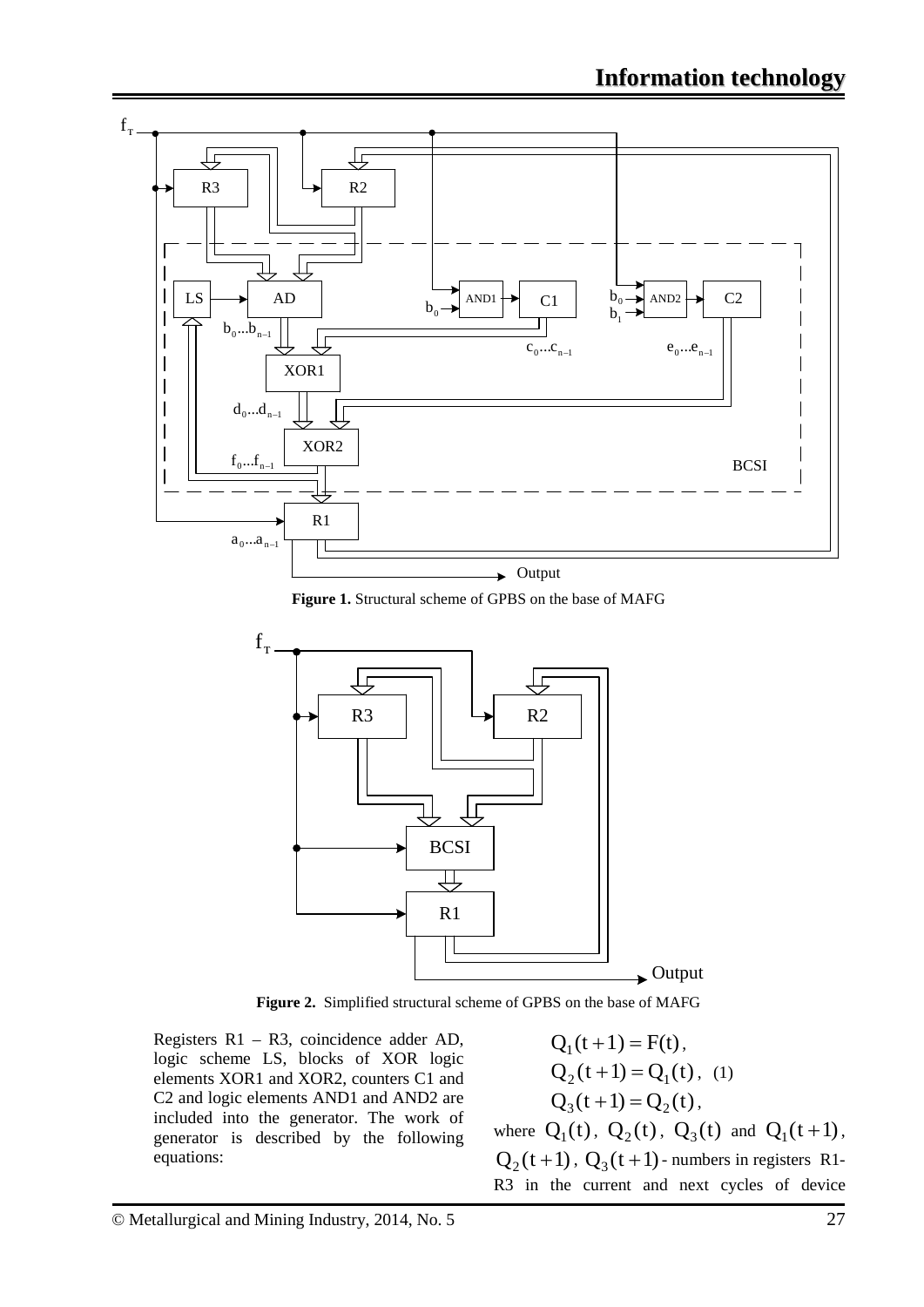operation,  $F(t)$  – is the number in the output of XOR 2 being formed in result of addition modulo 2 binary bits  $d_0...d_{n-1}$  of  $D(t)$  number in the output of XOR 1 and binary bits  $e_0...e_{n-1}$  of  $E(t)$  number in the output of C2:

$$
F(t) = D(t) \oplus E(t)
$$
 (2)

The number  $D(t)$  is formed in result of addition modulo 2 binary bits  $b_0...b_{n-1}$  of  $B(t)$ number in the output of AD and binary bits  $C_0...C_{n-1}$  of the number  $C(t)$  in the output of  $C1$ :

$$
D(t) = B(t) \oplus C(t).
$$
 (3)

 $B(t)$  number is formed as follows:

$$
B(t) = [Q2(t) + Q3(t) + a] mod 2n
$$
 (4)  
where n, the number of structure elements bits

where n – the number of structure elements bits. Value of a variable *a* is determined by

logical equation:  
\n
$$
a = f_0 \oplus f_1 \oplus ... \oplus f_{n-1}
$$
\n(5)

where  $f_0...f_{n-1}$  - the binary bits in the output of XOR2 (output of BCSI).

 Clock pulses pass in input of C1 under the condition if  $b_0 = 1$ , in the input of C2 if  $b_0 = b_1 = 1$ . These conditions may vary and enter together with initial settings of C1 and C2

into the key, the length of which will determine the level of generator cryptographic security.

 Output bit sequence is formed in the output of least significant bit of R1 register.

 Operation speed of generator, considering that the counters work more slowly than the registers, may be estimated by the action time of scheme elements:

$$
t = t_C + t_{AD} + t_{LS} + 2 \cdot t_{XOR}
$$
 (6)

where  $t_C$  is the time of action of C1 and C2,  $t_{AD}$  - time of action of AD,  $t_{LS}$  - time of action of LS,  $t_{XOR}$  - time of action of XOR1 and XOR2 blocks.

 Crypto security of generator is determined by the amount of initial settings combinations choice of C1 and C2 and the amount of commutation choice of logic elements AND1 and AND2.

Total amount of such variants may be estimated by the expression:

$$
K_1 = 2^n \cdot 2^n \cdot n \cdot n \cdot (n-1) \tag{7}
$$

 Considering that any bit positions of the number in the AD output may be fed on the control inputs of logic elements AND1 and AND2.

The figure 3 shows the results of analysis of statistic characteristics of output sequence of investigated generator at various separately chosen values of initial C1 and C2 conditions.



a b **Figure 3** Statistic images of GPBS with different initial values of counters: a- Counter 1=1, Counter 2=2; b- Counter 1=5, Counter 2=7

Along the axis of abscissa there put the number of NIST test, along the axis of the ordinates – is the probability of test pass. The test is considered to be passed when the probability of test pass is within the limits from 0.98 to 1.00, otherwise – the test is failed  $[6, 7]$ . Confidence limits are defined by dot line for clarity.

The table 1 represents detailed test results of output bit sequence of generator at various initial values of numbers in counters. So, statistic characteristics of GPBS do not depend on the initial conditions of C1 and C2.